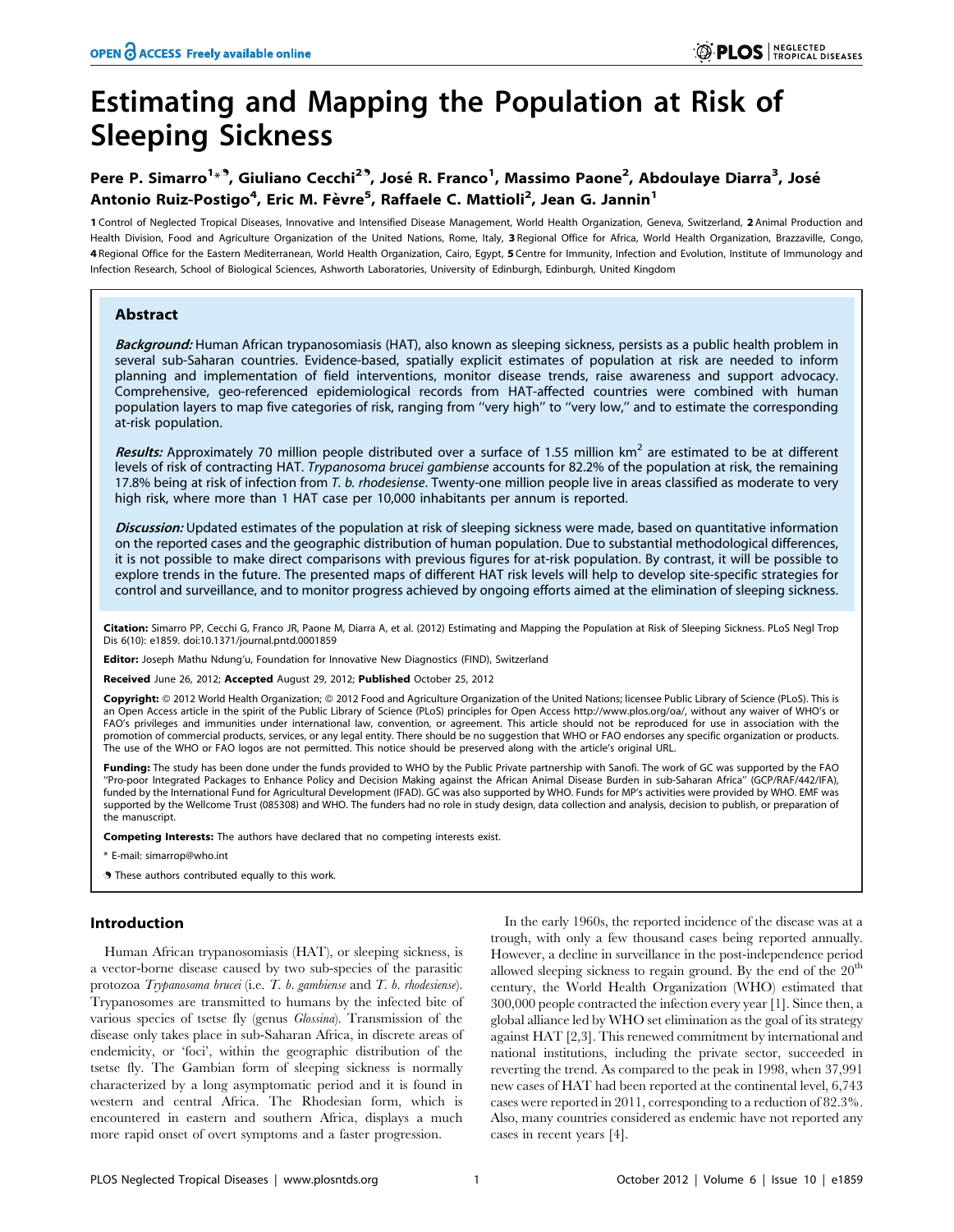#### Author Summary

The present thrust towards the elimination of human African trypanosomiasis (HAT, or sleeping sickness) requires accurate information on how many people are at risk of contracting the disease, and where they live. This information is crucial to target field interventions effectively and efficiently, as well as to monitor progress towards the elimination goal. In this paper, a Geographic Information System was used to delineate areas at different levels of risk. To this end, accurate data on the spatial distribution of HAT cases (period 2000–2009) were collated and combined with maps of human population. A total of 70 million people are estimated to be at risk of contracting sleeping sickness in Africa. This population is distributed over a surface of one and a half million square kilometres, an area six times that of the United Kingdom. Half of the people and of the areas at risk are found in the Democratic Republic of the Congo.

The magnitude of the recent advances in HAT control and surveillance is such that up-to-date estimates of the number and geographic distribution of people at risk are urgently needed.

In the past, estimates of sleeping sickness risk at the continental, regional and national levels could only be based on educated guess and rough estimations of experts, rather than on a clearly laid out, objective analysis of the epidemiological evidence. In 1985, a WHO Expert Committee indicated that a population of 78.5 million was at risk of HAT in sub-Saharan Africa [5]. This figure was based on national-level information provided by the Ministries of Health of affected countries. In 1995, a new WHO Expert Committee indicated that 60.8 million people were at risk of contracting sleeping sickness [1], thus providing what was, to date, the latest global estimate of HAT risk. To derive this latest figure, a semi-quantitative method was used, whereby rural populations involved in agricultural activities within known HAT transmission areas were considered at risk. In both estimates, subjectivity remained high and the link to the epidemiological evidence loose.

Since the latest estimations were made, HAT control and surveillance were scaled up [6], and data collection and reporting were substantially improved, with WHO coordinating the efforts of the National Sleeping Sickness Control Programmes (NSSCPs), bilateral co-operation, Non-Governmental Organizations (NGOs), Research Institutes and the private sector [7]. Also, over the last 10 to 15 years, the increased availability and utilization of the Global Positioning System (GPS), remote sensing data and Geographical Information Systems (GIS) triggered the development of novel, more objective methodologies to map the risk of many diseases [8,9,10,11].

Till recently, geospatial analysis had never been used to estimate HAT risk at the regional or African scale. In 2008, the Atlas of HAT was launched, aiming at assembling, harmonizing and mapping datasets on the geographic distribution of sleeping sickness in sub-Saharan Africa [12]. Comprehensive and accurate epidemiological maps were generated [4,13], which laid the foundations for more objective, evidence-based estimations of sleeping sickness risk. Thereafter, a GIS-based methodology for risk estimation was developed and tested in six Central African countries [14]. In this methodology, harmonized epidemiological data and global human population layers were combined, thus enabling different levels of HAT risk to be estimated and mapped. 'Risk' was regarded as the likelihood of infection, and the likelihood was estimated as a function of disease intensity and geographical proximity to HAT reported cases.

In the present study, the methodology tested in the six Central African countries was applied at the continental level in order to map the risk of sleeping sickness in sub-Saharan Africa and to estimate at-risk population. In an effort to generate comparable estimates for both  $T.$  b. gambiense and  $T.$  b. rhodesiense infections, the same methodology was applied to all HAT-endemic countries and to both forms of the disease.

#### Materials and Methods

#### Input data

Georeferenced layers of sleeping sickness occurrence and human population for the period 2000–2009 constituted the input for the present HAT risk mapping exercise.

The number and the geographic distribution of HAT cases were provided by the latest update of the Atlas of HAT (reference date: 31 May 2012), thus including  $170,492$  cases of T. b. gambiense infection and 5,084 of T. b. rhodesiense, for a total of 175,576 HAT reported cases. Reported cases originated from twenty countries, namely Angola, Cameroon, Central African Republic, Chad, Congo, Côte d'Ivoire, Democratic Republic of the Congo, Equatorial Guinea, Gabon, Ghana, Guinea, Kenya, Malawi, Mozambique, Nigeria, Sudan, Uganda, United Republic of Tanzania, Zambia and Zimbabwe [4].

The Atlas provided village-level mapping for 81.0% of the cases, corresponding to 19,828 different locations mapped. The average spatial accuracy for reported cases mapped was estimated at  $\approx$  1,000 m using methods already described [4].

For the remaining 19.0% of the cases, village-level information was unavailable but the area of occurrence was known (e.g. focus, parish, health zone, etc.). For the purpose of risk estimation, these cases were apportioned among the endemic villages of their area of occurrence by means of proportional allocation [14].

Reported cases also included those diagnosed in non-endemic countries – most notably in travellers and migrants – which in the Atlas of HAT are mapped in the probable place of infection and flagged as 'exported'  $[15]$ . For T. b. rhodesiense exported cases, the place of infection most frequently corresponds to a park or another type of protected area. For the sole purpose of risk estimation, T. b. rhodesiense exported cases were randomly distributed within the boundaries of their respective park/protected area of origin.

The geographic distribution of human population was derived from Landscan TM databases [16]. Landscan provides global grids where census counts are allocated to grid nodes on the basis of probability coefficients. The spatial resolution of Landscan is 30 arcseconds  $(\approx 1 \text{ km at the equator})$ , and the population layer is updated on a yearly basis.

To delineate risk areas, an average of the ten Landscan population datasets from 2000 to 2009 was used. Subsequently, Landscan 2009 was combined with the risk map to provide estimates of people at risk at the end of the study period [14].

#### Spatial smoothing

Both input layers (i.e. sleeping sickness cases and human population) can be regarded as spatial point processes, and thus amenable to spatial smoothing.

Spatial smoothing methods are used in epidemiology to facilitate data analysis, and they allow to transform point layers into continuous surfaces of intensity. In this context, the intensity  $\lambda(s)$  of a point process is the mean number of events per unit area at the point  $s$  [17]. The term 'event' is used to distinguish the location of an observation  $(s_i)$  from any other arbitrary location  $s$ within a study region  $R$ . Spatial smoothing techniques can be based on localized averages or more complex, three-dimensional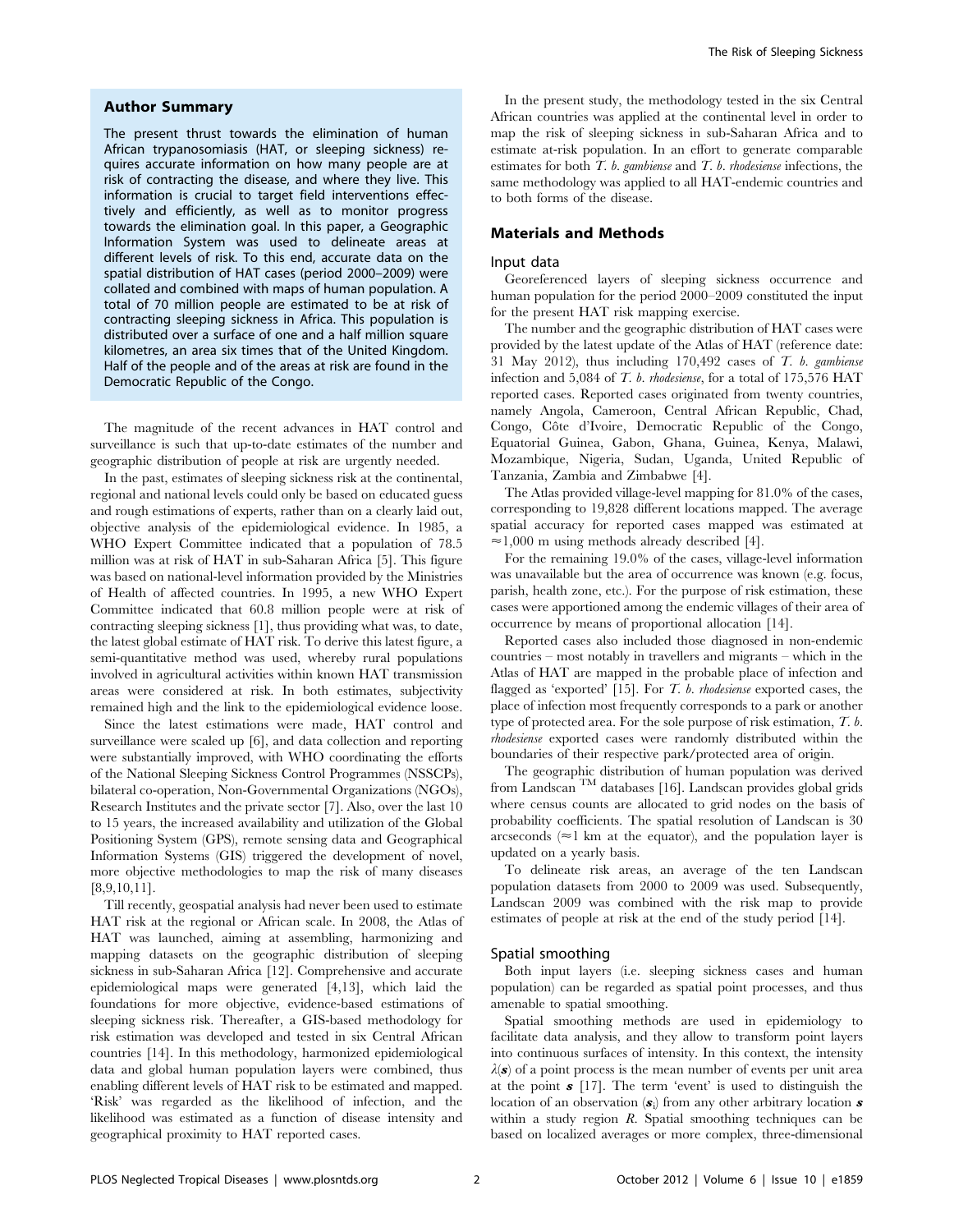

Figure 1. Three-dimensional rendering of the disease intensity surface for one case of HAT, as derived from spatial smoothing (Kernel function  $k(\cdot)$ : quadratic; bandwidth  $\tau$ : 30 km; output resolution: 1 km). doi:10.1371/journal.pntd.0001859.g001

mathematical functions (e.g. kernels), but they all rely on a moving window, whose size and shape determines how far the effect of an event will reach [18]. For this study, intensity was estimated through a kernel function  $k$  ( $\cdot$ ), so that the intensity estimate  $\lambda_{\tau}(s)$ could be expressed as:

$$
\hat{\lambda}_{\tau}(s) = \sum_{i=1}^{n} \frac{1}{\tau^2} \mathbf{k} \left( \frac{s - s_i}{\tau} \right)
$$

Here, s was a location anywhere in the study region R,  $s_1, \ldots, s_n$ were the locations of the *n* observed events, and  $k(\cdot)$  represented the kernel weighting function.  $\tau > 0$  is normally referred to as the bandwidth or search radius, and  $s_i$  were the events that lay within the area of influence as controlled by  $\tau$ .

There are various shapes of kernel to choose from, all usually represented by symmetric bivariate functions decreasing radially. The choice of shape has relatively little effect on the resulting intensity estimate  $\lambda_{\tau}(s)$  [19,20] and we used a quadratic kernel [20]. A more important choice is the selection of the bandwidth  $\tau$ , the rule being that the higher  $\tau$ , the smoother the intensity surface. Although different techniques are available for selecting  $\tau$  [21,22], no optimal value exists, and characteristics of the biological process under study are often better suited to guide the choice, so that the smoothed surface provide insights into the underlying data [18].

By taking into account the epidemiological features of HAT, the behaviour of the tsetse vector and the mobility of people in the average rural African milieu where HAT occurs, a search radius of 30 km was chosen [14]. In particular, a few studies investigated the daily distance covered by people living in HAT foci [23,24,25] and revealed that this tends not to exceed 15 km. The distance of 30 km enabled to take into account, at least in part, also people's movements that do not occur on a daily basis.

Figure 1 provides a three-dimensional illustration of the output of spatial smoothing. In the example, the point layer used as input comprised one single 'event' (i.e. one HAT case) localized at the centre of the grid.

### Delineation of risk areas

Prior to spatial smoothing, the number of HAT cases reported in 2000–2009 was divided by ten, thus providing the average number of cases per annum (p.a.). Similarly, Landscan human population layers from 2000 to 2009 were averaged [14]. Both averaged layers were subjected to spatial smoothing using the same quadratic kernel function. Importantly, both intensity surfaces were generated using the same 30 km bandwidth [26].

Spatial smoothing resulted in the two surfaces  $\overrightarrow{D}_{\tau}(s)$  and  $\overrightarrow{P}_{\tau}(s)$ , which represent the average annual estimates of disease intensity and population intensity respectively. The input to and output of spatial smoothing are exemplified in Figure 2.

The ratio between the intensity of HAT cases and the population intensity can be defined as the disease risk [18], so that a risk function was estimated as:

$$
\widehat{\boldsymbol{R}}_{\tau}(\boldsymbol{s}) = \widehat{\boldsymbol{D}}_{\tau}(\boldsymbol{s}) / \widehat{\boldsymbol{P}}_{\tau}(\boldsymbol{s})
$$

Thresholds were applied to the risk function  $\hat{\boldsymbol{R}}_{\tau}(\boldsymbol{s})$  in order to distinguish and map different categories of risk, ranging from 'very low' to 'very high' (Table 1). Outside the areas mapped as at risk of HAT, i.e. in areas where  $\leq$ 1 HAT case per 10<sup>6</sup> inhabitants p.a. was reported, the risk to contract the disease was considered 'marginal'. These marginal areas were not taken into account further in this study. The term 'marginal' was chosen because, in such areas, risk could not be considered as non-existent, since residents of these zones could still expose themselves to infection if visiting transmission areas.

#### Estimates of people at risk

The map depicting the different categories of HAT risk was combined with Landscan 2009 dataset to estimate the number of people at risk at the end of the study period [14].

#### Results

An area of  $1.55$  million  $km^2$  in Africa is estimated to be at various levels of HAT risk, ranging from 'very high' to 'very low'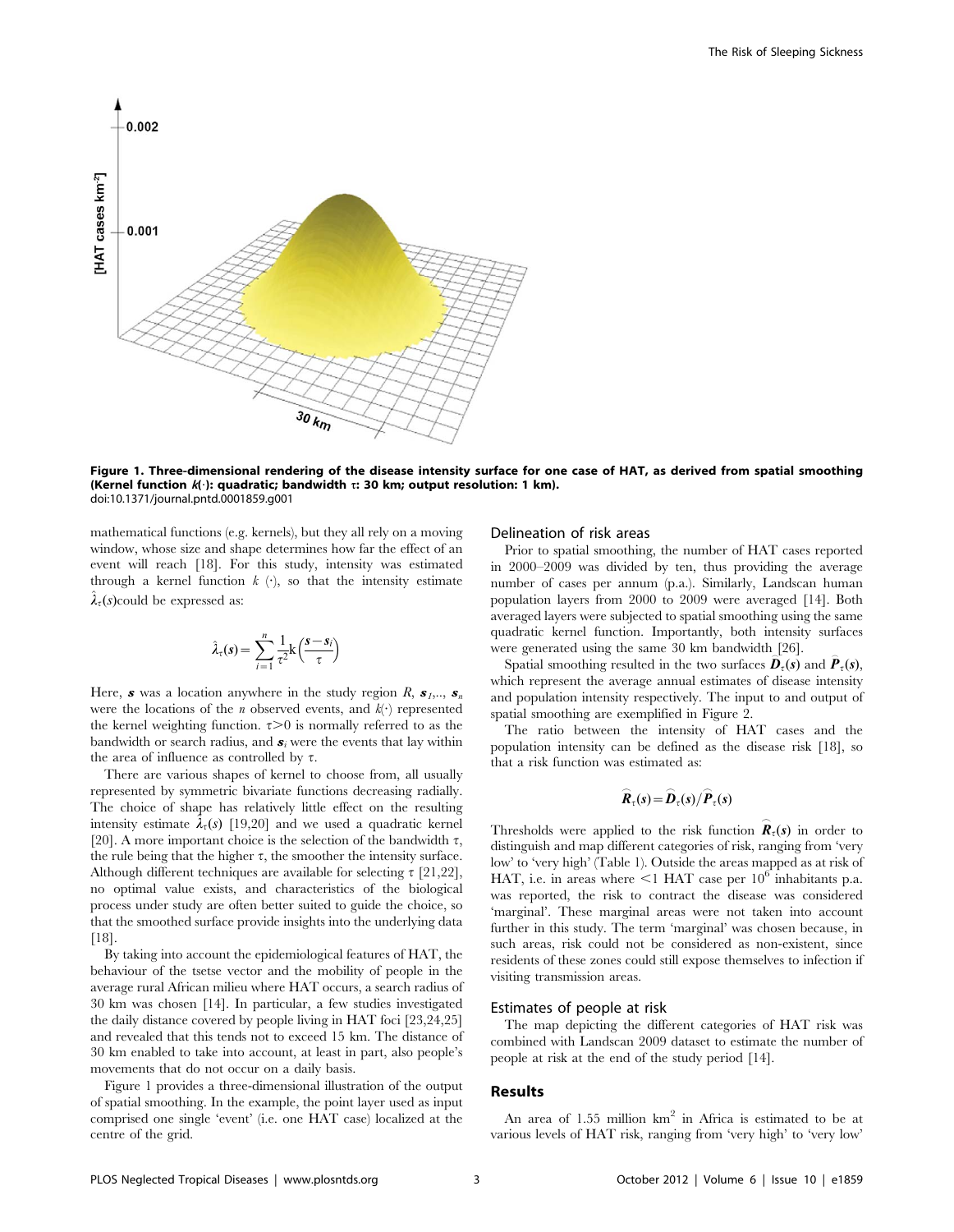

Figure 2. The foci of Bodo-Moissala in Chad and Batangafo-Maitikoulou in Central African Republic. (a) Distribution of HAT cases; (b) Average population distribution (Landscan); (c) Annual intensity of HAT cases as derived from (a) through spatial smoothing; (d) Population intensity as derived from (b) through spatial smoothing. doi:10.1371/journal.pntd.0001859.g002

(Table 2 and Table 3). Areas at 'very high' to 'moderate' risk account for 719 thousand  $km^2$  (46.3%) and areas at 'low' to 'very low' risk account for the remaining 833 thousand  $km^2$  (53.7%).

The total population at risk of sleeping sickness is estimated at 69.3 million (Table 4 and Table 5). The categories at 'very high' to 'moderate' risk account for a third of the people at risk (21 million), whilst the remaining two thirds (48.3 million) are at 'low' to 'very low' risk.

The geographic distribution of risk areas in central Africa, western Africa and eastern-southern Africa are presented in Figure 3, Figure 4 and Figure 5 respectively. Country-level risk maps are provided in Supporting Information (Maps S1). Focus level risk maps will be provided at HAT/WHO website: http:// www.who.int/trypanosomiasis\_african/country/en/.

# Trypanosoma brucei gambiense

A total of 57 million people are estimated to be at risk of contracting Gambian sleeping sickness (Table 4). This population is distributed over a surface of  $1.38$  million  $km^2$  (Table 2). Approximately 19.6 million (34.4%) of the people at risk live in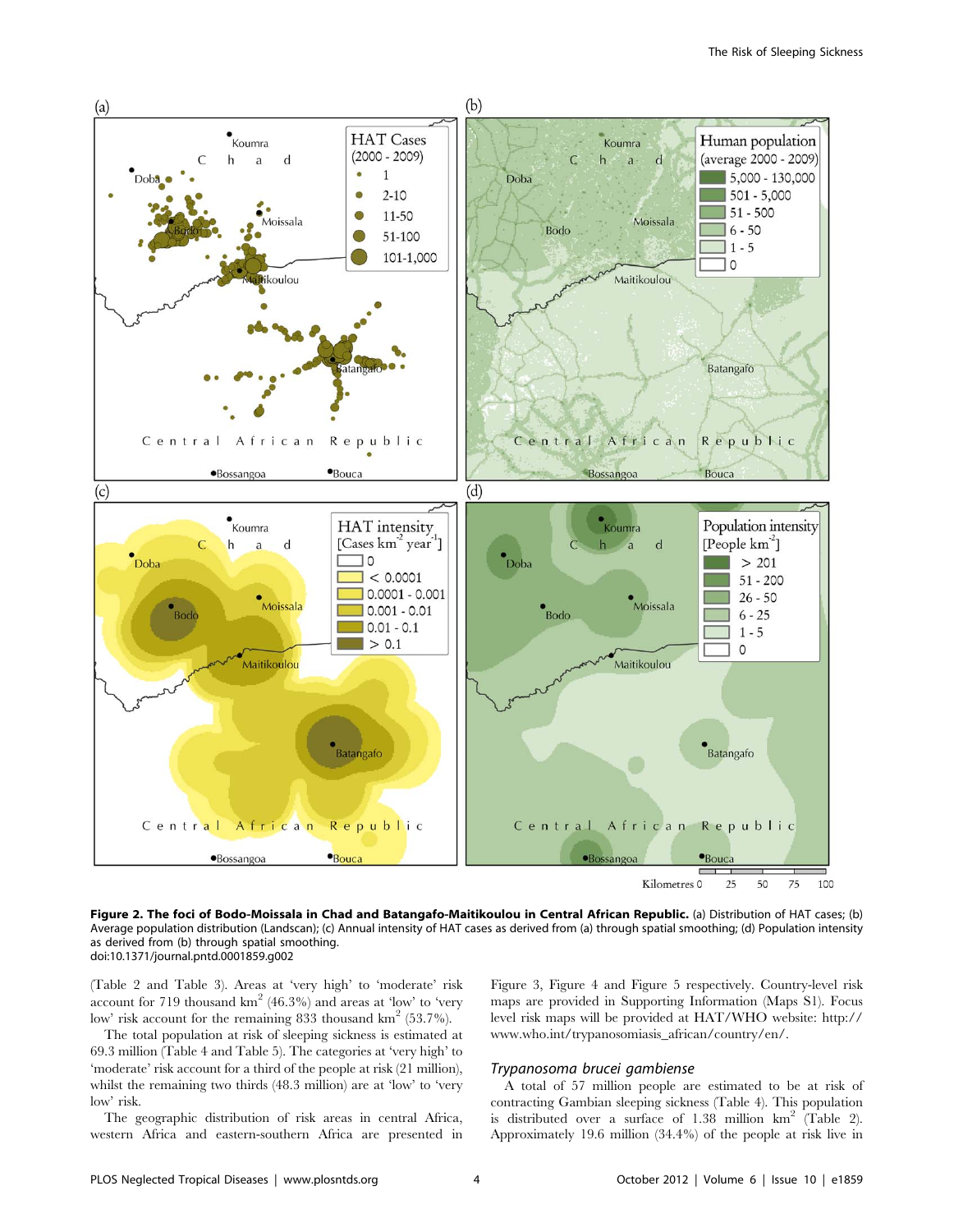Table 1. Thresholds for the definition of sleeping sickness risk categories.

| Category of<br>risk | $\hat{R}_\tau(s)$                          | HAT cases per annum                                                  |
|---------------------|--------------------------------------------|----------------------------------------------------------------------|
| Very high<br>High   | $\geq 10^{-2}$                             | $\geq$ 1 per 10 <sup>2</sup> people                                  |
|                     | $10^{-3}$ $\leq$ R $<$ 10 <sup>-2</sup>    | $\geq$ 1 per 10 <sup>3</sup> people AND<1 per 10 <sup>2</sup> people |
| Moderate            | $10^{-4}$ $\leq$ R $\leq$ 10 <sup>-3</sup> | $\geq$ 1 per 10 <sup>4</sup> people AND<1 per 10 <sup>3</sup> people |
| Low                 | $10^{-5}$ $\leq$ R $<$ 10 <sup>-4</sup>    | $\geq$ 1 per 10 <sup>5</sup> people AND<1 per 10 <sup>4</sup> people |
| Very low            | $10^{-6}$ $\leq$ R $<$ 10 <sup>-5</sup>    | $\geq$ 1 per 10 <sup>6</sup> people AND<1 per 10 <sup>5</sup> people |
|                     |                                            |                                                                      |

doi:10.1371/journal.pntd.0001859.t001

areas classified at moderate risk or higher, which correspond to areas reporting  $\geq 1$  HAT case per  $10^4$  inhabitants p.a. The remaining 65.6% ( $\approx$ 37.4 million) live in areas classified at low to very low risk. Central Africa accounts for the vast majority of people at risk of T. b. gambiense infection (Figure 3).

The risk patterns in Cameroon, Central African Republic, Chad, Congo, Equatorial Guinea, and Gabon have already been described in some detail elsewhere [14]. In essence, areas at very high to high risk are localized in southeastern and northwestern Central African Republic, southern Chad, along lengthy stretches of the Congo river north of Brazzaville, and by the Atlantic coast on both sides of the border between Gabon and Equatorial Guinea.

The Democratic Republic of the Congo is, by far, the country with the highest number of people at risk  $(\approx 36.2 \text{ million})$  and the largest at-risk area ( $\approx$ 790 thousand km<sup>2</sup>). Areas at risk can be

found in the provinces of Bandundu, Bas Congo, Équateur, Kasai-Occidental, Kasai-Oriental, Katanga, Kinshasa, Maniema, Orientale, and South Kivu. More details on the risk and the geographic distribution of sleeping sickness in the Democratic Republic of the Congo will be provided in a separate paper.

In South Sudan, a sizable area ( $\approx$ 100 thousand km<sup>2</sup>) and over a million people are estimated to be at risk of sleeping sickness, including a number of high to very high risk areas in Central and Western Equatoria provinces. These findings highlight the need for continued surveillance in this country [27]. In neighbouring Uganda, the area at risk of T. b. gambiense infection  $(\approx 17$  thousand km<sup>2</sup>) is located in the North-west of the country. It mostly falls in the category 'moderate', and it accounts for over two million people at risk.

In Angola, sleeping sickness is found in the northwestern part of the country ( $\approx$ 180 thousand km<sup>2</sup> – 4.8 million people at risk), and most of the high-risk areas are located in the Provinces of Bengo, Kwanza Norte, Uige and Zaire.

In western Africa, the most affected endemic areas are categorized at moderate risk and they are localized in costal Guinea and central Côte d'Ivoire (Figure 4). Areas at lower risk fringe the main foci, but they are also found in other zones such as southern Guinea and southern Nigeria.

# Trypanosoma brucei rhodesiense

Rhodesian sleeping sickness is estimated to threaten a total of 12.3 million people in eastern and southern Africa (Table 5). This population is distributed over a surface of 171 thousand km2 (Table 3 and Figure 5). Of the total population at risk of  $T$ .  $b$ . *rhodesiense*, a minor proportion ( $\approx$  1.4 million – 11.8%) live in areas

**Table 2.** Areas at risk of T. b. gambiense infection in western and central Africa (km<sup>2</sup>  $\times$ 10<sup>2</sup>).

| Country                             | <b>Total country</b><br>area* ( $km^2 \times 10^2$ ) | Area at risk ( $km^2 \times 10^2$ ) |                          |                 |                          |                 |                          |                            |
|-------------------------------------|------------------------------------------------------|-------------------------------------|--------------------------|-----------------|--------------------------|-----------------|--------------------------|----------------------------|
|                                     |                                                      | <b>Very High</b>                    | High                     | <b>Moderate</b> | Low                      | <b>Very Low</b> | <b>Total at risk</b>     | % of total<br>country area |
| Angola                              | 12,538                                               | $\overline{\phantom{a}}$            | 568                      | 597             | 480                      | 158             | 1,803                    | 14.4                       |
| Cameroon                            | 4,664                                                | $\overline{\phantom{a}}$            | $\overline{\phantom{a}}$ | 22              | 79                       | 71              | 173                      | 3.7                        |
| Central African Republic            | 6,244                                                | 55                                  | 141                      | 204             | 161                      | 97              | 659                      | 10.6                       |
| Chad                                | 12,725                                               | $\overline{\phantom{a}}$            | 33                       | 34              | 36                       | 39              | 142                      | 1.1                        |
| Congo                               | 3,385                                                | 21                                  | 199                      | 388             | 372                      | 182             | 1,162                    | 34.3                       |
| Côte d'Ivoire                       | 3,214                                                | $\overline{\phantom{a}}$            |                          | 23              | 82                       | 182             | 286                      | 8.9                        |
| Democratic Republic of<br>the Congo | 23,041                                               | 27                                  | 996                      | 2,717           | 2,599                    | 1,563           | 7,902                    | 34.3                       |
| <b>Equatorial Guinea</b>            | 270                                                  | $\qquad \qquad \blacksquare$        | $\overline{4}$           | 37              | 16                       | 8               | 65                       | 24.1                       |
| Gabon                               | 2,660                                                | $\overline{\phantom{a}}$            | 6                        | 57              | 69                       | 35              | 167                      | 6.3                        |
| Guinea                              | 2,461                                                | $\overline{\phantom{a}}$            | $\mathbf{1}$             | 42              | 53                       | 88              | 184                      | 7.5                        |
| Nigeria                             | 9,089                                                | ٠                                   | ×                        | ٠               | 16                       | 55              | 70                       | 0.8                        |
| Sierra Leone                        | 728                                                  | $\overline{\phantom{a}}$            |                          |                 | $\overline{7}$           | 11              | 18                       | 2.5                        |
| South Sudan                         | 6,334                                                | 21                                  | 260                      | 379             | 265                      | 76              | 1,001                    | 15.8                       |
| Uganda                              | 2,055                                                | $\overline{\phantom{a}}$            | 13                       | 91              | 42                       | 28              | 175                      | 8.5                        |
| Other Endemic<br>Countries**        | 60,316                                               | $\overline{\phantom{a}}$            | ٠                        | ٠               | $\overline{\phantom{0}}$ | ٠               | $\overline{\phantom{a}}$ | $\overline{\phantom{a}}$   |
| Total                               | 149,722                                              | 124                                 | 2,222                    | 4,591           | 4,277                    | 2,594           | 13,808                   | 9.2                        |

\*Land area. The area of surface water bodies as depicted in the Shuttle Radar Topography Mission – River-Surface Water Bodies dataset [43] is not included. \*\*Countries at marginal risk: Benin, Burkina Faso, Gambia, Ghana, Guinea-Bissau, Liberia, Mali, Niger, Senegal and Togo. doi:10.1371/journal.pntd.0001859.t002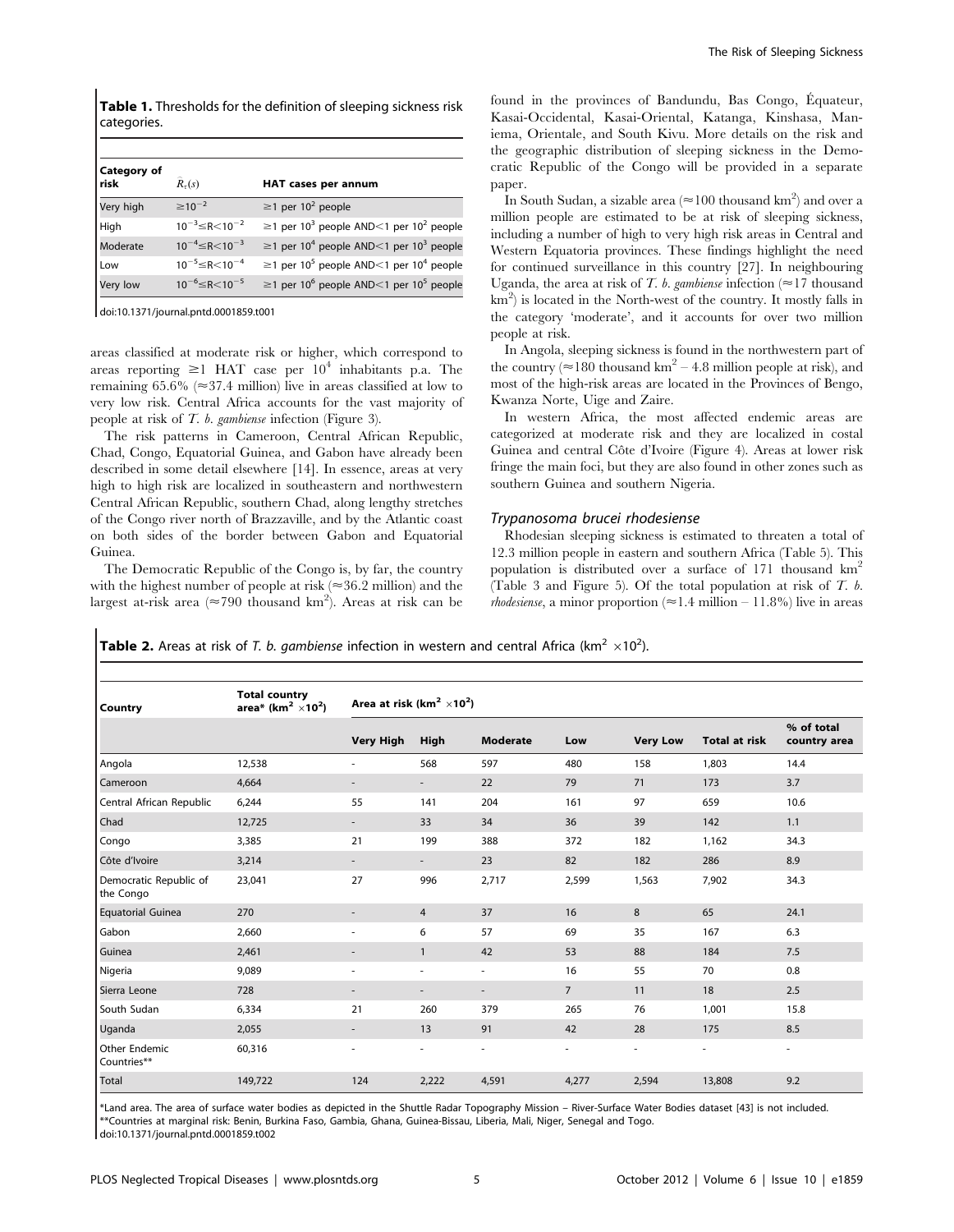Table 3. Areas at risk of T. b. rhodesiense infection in eastern and southern Africa (km<sup>2</sup>  $\times$ 10<sup>2</sup>).

| <b>Country</b>              | <b>Total country</b><br>area* (km <sup>2</sup><br>$\times 10^2$ <sup>*</sup> | Area at risk ( $km^2 \times 10^2$ ) |                          |                          |     |                 |                      |                            |  |
|-----------------------------|------------------------------------------------------------------------------|-------------------------------------|--------------------------|--------------------------|-----|-----------------|----------------------|----------------------------|--|
|                             |                                                                              | <b>Very High</b>                    | High                     | Moderate                 | Low | <b>Very Low</b> | <b>Total at risk</b> | % of total<br>country area |  |
| Burundi                     | 251                                                                          |                                     |                          |                          | ٠   | 2               | $\overline{2}$       | 0.8                        |  |
| Kenya                       | 5,749                                                                        | $\overline{\phantom{a}}$            | $\overline{\phantom{a}}$ | $\overline{\phantom{a}}$ | 5   | 26              | 31                   | 0.5                        |  |
| Malawi                      | 948                                                                          |                                     | ٠                        | 33                       | 53  | 52              | 138                  | 14.6                       |  |
| Mozambique                  | 7,791                                                                        | $\overline{\phantom{a}}$            | $\overline{\phantom{a}}$ | $\overline{\phantom{a}}$ | 5   | 34              | 39                   | 0.5                        |  |
| United Republic of Tanzania | 8,863                                                                        | ٠                                   | 16                       | 125                      | 229 | 286             | 657                  | 7.4                        |  |
| Uganda                      | 2,055                                                                        |                                     | $\overline{\phantom{a}}$ | 45                       | 146 | 97              | 288                  | 14.0                       |  |
| Zambia                      | 7,425                                                                        | ٠                                   | ٠                        | 33                       | 221 | 224             | 478                  | 6.4                        |  |
| Zimbabwe                    | 3,884                                                                        |                                     | ٠                        | $\overline{\phantom{a}}$ | 9   | 69              | 78                   | 2.0                        |  |
| Other Endemic Countries**   | 25,685                                                                       | ٠                                   | ٠                        | $\overline{\phantom{a}}$ | ۰.  | ٠               | ٠                    | ٠                          |  |
| Total                       | 62,650                                                                       | $\overline{\phantom{a}}$            | 16                       | 236                      | 667 | 792             | 1,711                | 2.7                        |  |

\*Land area. The area of surface water bodies as depicted in the Shuttle Radar Topography Mission – River-Surface Water Bodies dataset [43] is not included. \*\*Countries at marginal risk: Botswana, Ethiopia, Namibia, Rwanda and Swaziland. doi:10.1371/journal.pntd.0001859.t003

classified at moderate risk or higher, the rest  $\approx 10.9$  million – 88.2%) live in areas classified at low to very low risk.

In Uganda, Rhodesian HAT threatens a population of  $\approx 7.9$ million, and the risk area (29 thousand  $km^2$ ) stretches from the northern shores of Lake Victoria up to Lira District, north of Lake Kyoga. The areas in Uganda where risk is relatively higher (i.e. 'moderate') broadly correspond to the districts of Soroti, Kaberamaido and northwestern Iganga.

Because of a comparatively lower human population density, some areas in the United Republic of Tanzania are estimated to be characterized by higher levels of risk than Uganda, despite fewer reported cases of HAT. In particular, risk is estimated to be high in proximity to the Ugalla River Forest Reserve (Tabora Province). Also all of the other risk areas in the United Republic of Tanzania are associated in one way or another to protected areas, most notably the Moyowosi Game Reserve and the natural reservations

Table 4. Population at risk of T. b. gambiense infection in western and central Africa (no. persons  $\times 10^3$ ).

| Country                          | <b>Total country</b><br>population*<br>(no. persons $\times 10^3$ ) | Population at risk (no. persons $\times 10^3$ ) |                          |                 |        |                          |                         |                                     |  |  |
|----------------------------------|---------------------------------------------------------------------|-------------------------------------------------|--------------------------|-----------------|--------|--------------------------|-------------------------|-------------------------------------|--|--|
|                                  |                                                                     | <b>Very High</b>                                | High                     | <b>Moderate</b> | Low    | <b>Very Low</b>          | <b>Total at</b><br>risk | % of total<br>country<br>population |  |  |
| Angola                           | 12,799                                                              |                                                 | 740                      | 749             | 3,049  | 229                      | 4,767                   | 37.2                                |  |  |
| Cameroon                         | 18,879                                                              | $\overline{\phantom{a}}$                        | $\overline{\phantom{a}}$ | 28              | 238    | 365                      | 631                     | 3.3                                 |  |  |
| Central African Republic         | 4,511                                                               | 28                                              | 41                       | 130             | 138    | 99                       | 435                     | 9.6                                 |  |  |
| Chad                             | 10,329                                                              | ٠                                               | 109                      | 114             | 120    | 123                      | 465                     | 4.5                                 |  |  |
| Congo                            | 4,013                                                               | 4                                               | 109                      | 451             | 1,825  | 177                      | 2,566                   | 63.9                                |  |  |
| Côte d'Ivoire                    | 20,617                                                              | $\overline{\phantom{a}}$                        | $\overline{\phantom{a}}$ | 230             | 722    | 1,720                    | 2,672                   | 13.0                                |  |  |
| Democratic Republic of the Congo | 68,693                                                              | 23                                              | 3,546                    | 10,767          | 15,674 | 6,237                    | 36,247                  | 52.8                                |  |  |
| <b>Equatorial Guinea</b>         | 633                                                                 | ۰                                               | $\overline{2}$           | 27              | 8      | 6                        | 43                      | 6.8                                 |  |  |
| Gabon                            | 1,515                                                               | ٠                                               | $\overline{2}$           | 21              | 19     | 761                      | 803                     | 53.0                                |  |  |
| Guinea                           | 10,058                                                              | ۰                                               | $\overline{\phantom{a}}$ | 187             | 488    | 1,932                    | 2,606                   | 25.9                                |  |  |
| Nigeria                          | 149,229                                                             | ۰                                               | $\overline{\phantom{a}}$ | $\sim$          | 368    | 1,814                    | 2,183                   | 1.5                                 |  |  |
| Sierra Leone                     | 5,132                                                               | ٠                                               | $\overline{\phantom{a}}$ | $\mathbf{1}$    | 83     | 87                       | 170                     | 3.3                                 |  |  |
| South Sudan                      | 6,996                                                               | 15                                              | 401                      | 453             | 334    | 67                       | 1,270                   | 18.2                                |  |  |
| Uganda                           | 32,370                                                              | $\overline{\phantom{a}}$                        | 142                      | 1,275           | 456    | 251                      | 2,124                   | 6.6                                 |  |  |
| Other Endemic Countries**        | 103,673                                                             | ٠                                               | $\overline{\phantom{a}}$ | $\sim$          | ٠      | $\overline{\phantom{a}}$ | $\sim$                  | $\overline{\phantom{a}}$            |  |  |
| Total                            | 449,447                                                             | 70                                              | 5,092                    | 14,431          | 23,521 | 13,869                   | 56,983                  | 12.7                                |  |  |

\*As per Landscan 2009.

\*\*Countries at marginal risk: Benin, Burkina Faso, Gambia, Ghana, Guinea-Bissau, Liberia, Mali, Niger, Senegal and Togo.

doi:10.1371/journal.pntd.0001859.t004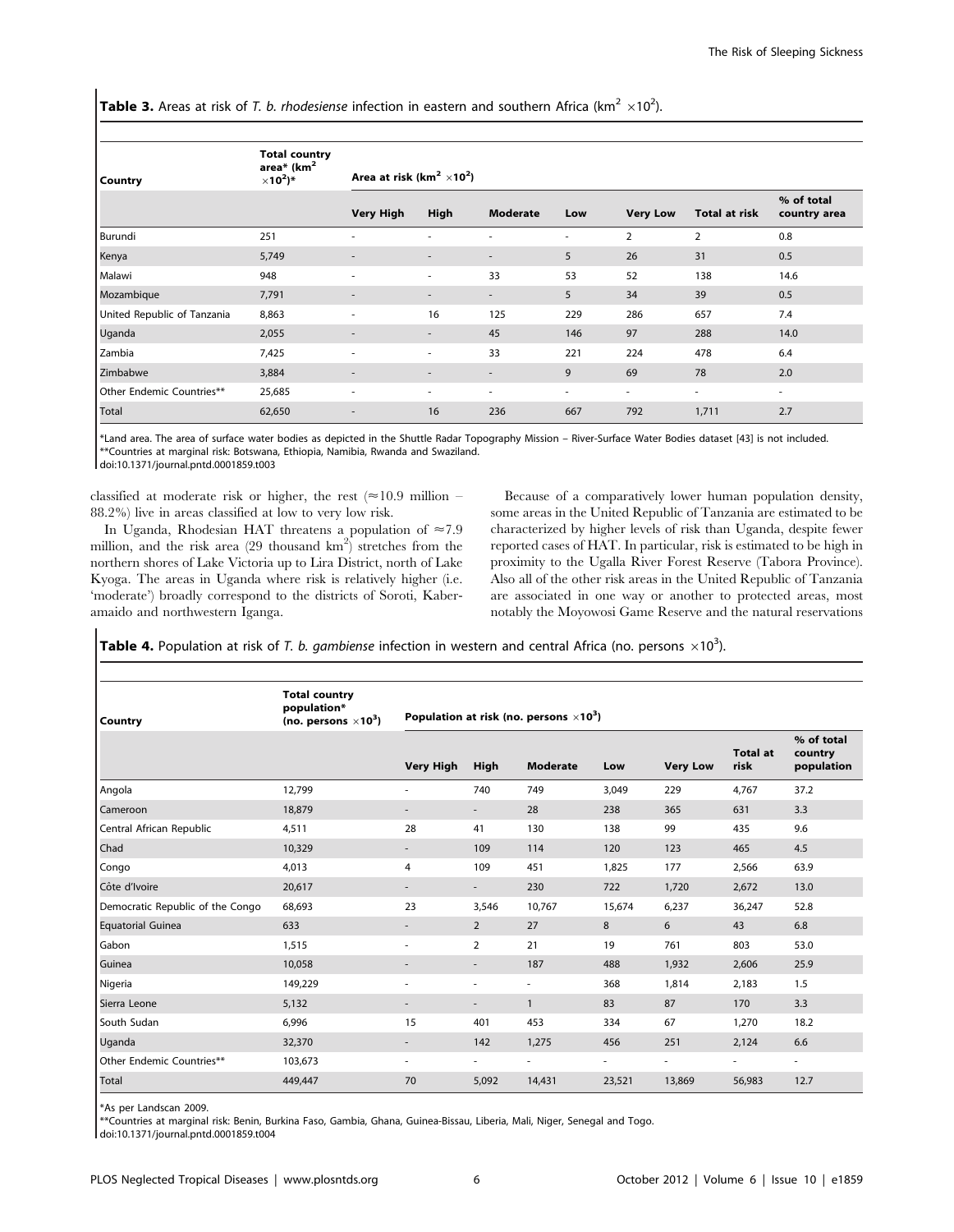**Table 5.** Population at risk of T. b. rhodesiense infection in eastern and southern Africa (no. persons  $\times 10^3$ ).

| <b>Country</b>              | <b>Total country</b><br>population* (no.<br>persons $\times$ 10 <sup>3</sup> ) | Risk (no. persons $\times$ 10 <sup>3</sup> ) |                          |                          |       |                 |                          |                                  |  |
|-----------------------------|--------------------------------------------------------------------------------|----------------------------------------------|--------------------------|--------------------------|-------|-----------------|--------------------------|----------------------------------|--|
|                             |                                                                                | <b>Very High</b>                             | High                     | Moderate                 | Low   | <b>Very Low</b> | <b>Total at risk</b>     | % of total country<br>population |  |
| Burundi                     | 9,511                                                                          |                                              |                          | ٠                        | 5     | 33              | 38                       | 0.4                              |  |
| Kenya                       | 39,003                                                                         |                                              | $\overline{\phantom{a}}$ | $\overline{\phantom{a}}$ | 254   | 870             | 1,124                    | 2.9                              |  |
| Malawi                      | 15,029                                                                         |                                              | $\overline{\phantom{a}}$ | 194                      | 217   | 499             | 910                      | 6.1                              |  |
| Mozambique                  | 21,669                                                                         |                                              | $\overline{\phantom{a}}$ | $\overline{\phantom{a}}$ | 5     | 53              | 58                       | 0.3                              |  |
| United Republic of Tanzania | 41,049                                                                         |                                              | 22                       | 373                      | 621   | 808             | 1,824                    | 4.4                              |  |
| Uganda                      | 32,370                                                                         | $\overline{\phantom{a}}$                     | $\overline{\phantom{a}}$ | 847                      | 4,734 | 2,295           | 7,877                    | 24.3                             |  |
| Zambia                      | 11,863                                                                         |                                              | ٠                        | 14                       | 122   | 279             | 416                      | 3.5                              |  |
| Zimbabwe                    | 11,393                                                                         |                                              | $\overline{\phantom{a}}$ | $\overline{\phantom{a}}$ | 5     | 88              | 94                       | 0.8                              |  |
| Other Endemic Countries**   | 101,420                                                                        |                                              | ٠                        | $\overline{\phantom{a}}$ | ٠     | ٠               | $\overline{\phantom{a}}$ | $\overline{\phantom{a}}$         |  |
| Total                       | 283,306                                                                        |                                              | 22                       | 1,429                    | 5,964 | 4,927           | 12,341                   | 4.4                              |  |

\*As per Landscan 2009.

\*\*Countries at marginal risk: Botswana, Ethiopia, Namibia, Rwanda and Swaziland.

doi:10.1371/journal.pntd.0001859.t005

in the northeast of the country (i.e. Serengeti, Ngorongoro and Tarangire). Overall,  $\approx$  1.8 million people (66 thousand km<sup>2</sup>) are estimated to be at risk in this country.

In Kenya, HAT risk ranging from low to very low is localized in the western part of the country, adjacent to risk areas in neighbouring Uganda. Also, although no cases were reported from the Masai Mara National Reserve during the study period, part of its area is estimated to be at risk, as influenced by the risk observed in the neighbouring Serengeti National Park (United Republic of Tanzania). Interestingly, two cases have been reported recently (2012) in travellers visiting the Masai Mara [28].

Nature reserves also shape the patterns of HAT risk at the southernmost limit of T. b. rhodesiense distribution, most notably in Malawi, Zambia and Zimbabwe. In this region, the highest number of people at risk is found in Malawi ( $\approx 0.9$  million people), where risk is associated to the wildlife reserves of Vwaza Marsh, Nkota-Kota, and the Kasungu National Park. In Zambia ( $\approx 0.4$  million people at risk), risk areas are scattered across the country, predominantly in the East and most notably around the North and South Luangwa National Parks. In Zimbabwe, an area of  $7.8$  thousand  $km^2$  is estimated to be at risk (94 thousand people). This risk zone in associated to the Mana Pools National Park and the Lake Kariba.

#### **Discussion**

Approximately 70 million people  $(1.55 \text{ million km}^2)$  are estimated to be at various levels of HAT risk in Africa. This corresponds to 10% of the total population and 7.4% of the total area of the endemic countries. This figure is not far from estimates made by WHO over the last thirty years, (78.54 million in 1985 [5] and 60 million in 1995 [1]). However, the meaning and interpretation of these various figures substantially differ, and it is unwarranted to make comparisons between the results of the present study and previous figures, especially if the goal is to explore trends. In the early 80 s, the only way to derive countryand continental-level estimates of people at risk of HAT was to collate heterogeneous information from the Ministries of Health of the affected countries [5]. A decade later, an attempt was made to update the estimates [1], but the degree of subjectivity in the methodology and the reliance on expert opinion remained high.

By contrast, the present methodology is quantitative, reproducible, based on evidence and provides a categorization of risk. The use of global human population layers [16] and the regular update of the Atlas of HAT [4] will enable regular and comparable updates to be made.

The presented maps of different HAT risk categories will help to plan the most appropriate site-specific strategies for control and surveillance, and they will contribute to ongoing efforts aimed at the sustainable elimination of the sleeping sickness.

However, the reported incidence levels underpinning the different risk categories differ by orders of magnitude, so that a more accurate representation of HAT risk can be given by focusing on the different risk categories. For example, 21 million of people  $(0.7 \text{ million km}^2)$  are estimated to live at 'moderate' to 'very high' risk of infection. These are the areas where the most intensive control measures need to be deployed. Low to very low risk categories account for  $\approx$  48 million people (0.8 million km<sup>2</sup>). In these areas, cost-effective and adapted measures must be applied for a sustainable control.

From the methodological standpoint, assumptions affect all estimates of disease risk, including those presented in this paper. One important assumption in the proposed methodology is that it is possible to use the same approach based on human cases of trypanosomiasis to estimate risk of both forms of sleeping sickness. This assumption met the primary goal of generating continental risk estimates in a consistent fashion. However, especially for T. b. rhodesiense, different approaches could be explored, explicitly addressing the pronounced zoonotic dimension of this form of the disease.

Another important choice in the proposed methodology is that of the 30 km bandwidth – the distance from affected locations beyond which disease intensity is considered zero. Sensitivity analysis conducted for six central African countries showed that there is a positive linear relationship between bandwidth on the one hand, and the extent of risk areas and the at-risk population on the other [29,30]. However, the categories at higher risk were shown to be the least affected by bandwidth. Therefore, as a rule, increasing the bandwidth would inflate the low-risk categories, but it would have a more limited effect on the delineation of areas at higher risk.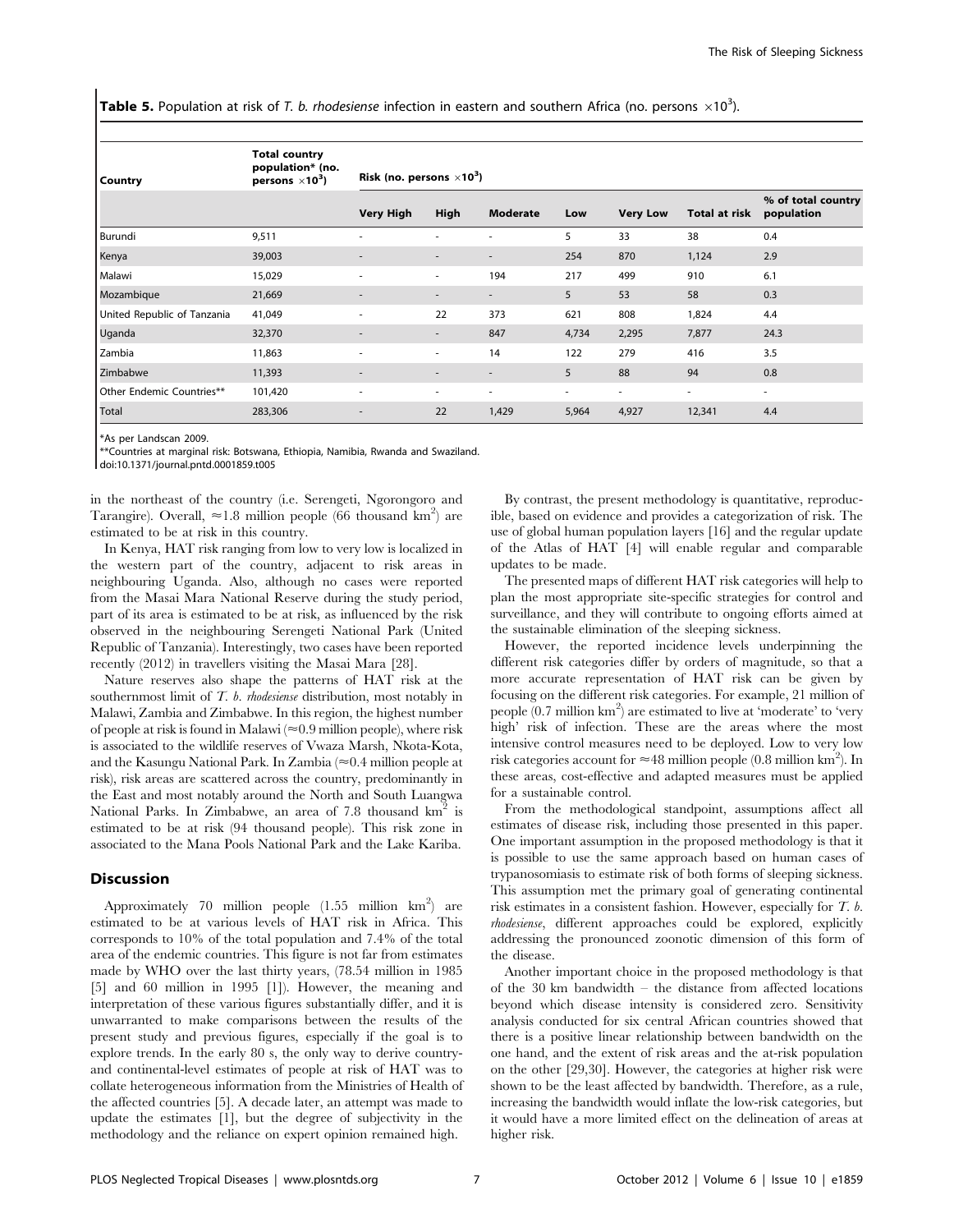

Figure 3. The risk of T. b. gambiense infection in central Africa (2000-2009). doi:10.1371/journal.pntd.0001859.g003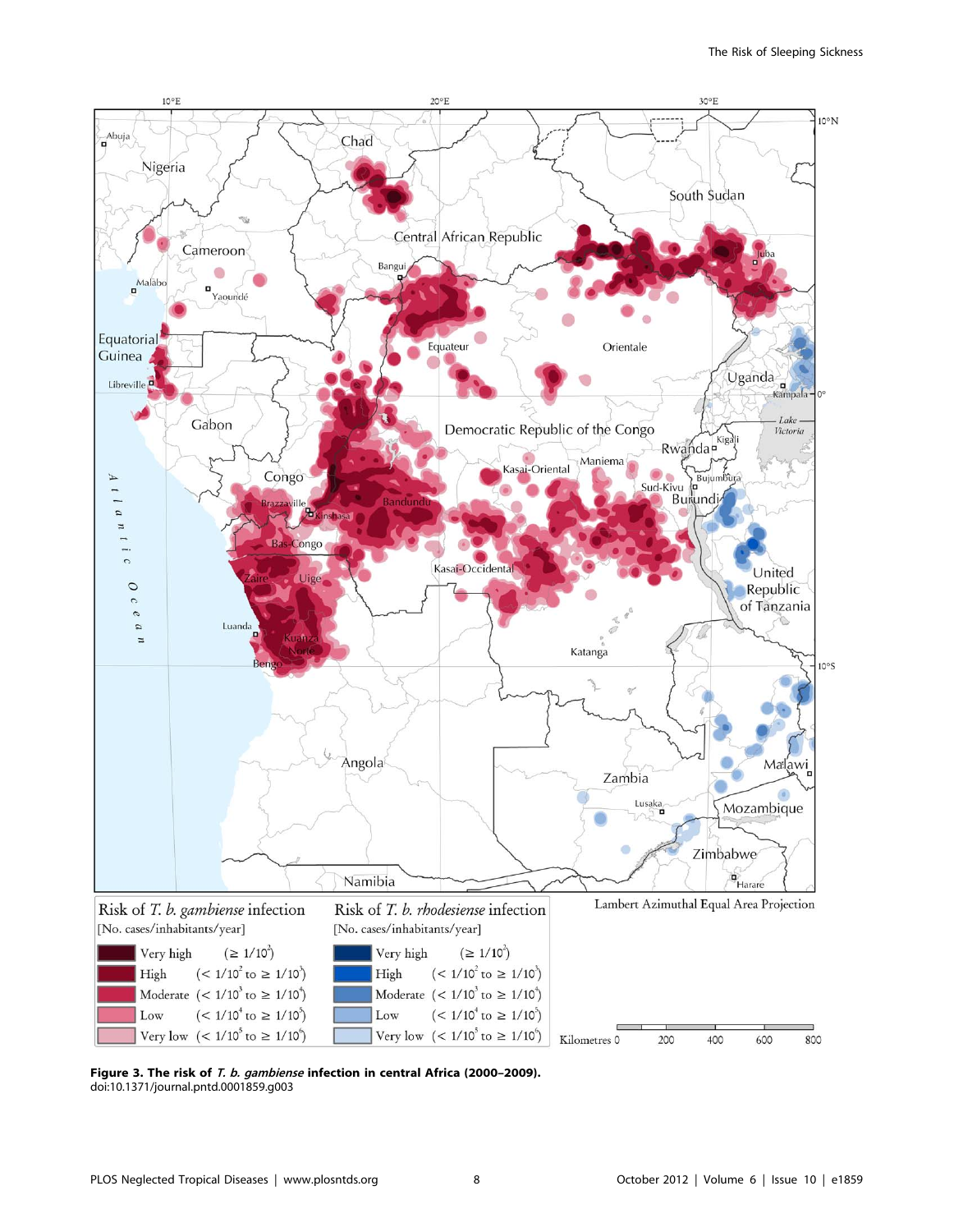

Figure 4. The risk of T. b. gambiense infection in western Africa (2000-2009). doi:10.1371/journal.pntd.0001859.g004

The estimates presented here also rest on the assumption of isotropy for the risk function. In the future, anisotropy may be explored in an effort to account for the linear nature of some important landscape features such as rivers or roads.

When interpreting the presented risk estimates it is important to acknowledge the uncertainty inherent in the human population datasets used as denominator [31]. Also, it has to be borne in mind that no attempt was made to model HAT under-detection and under-reporting, which, despite recent progress in surveillance [12], are still known to occur. HAT under-detection can occur both in areas covered by active or passive surveillance and in areas that, because of remoteness or insecurity, are off the radar of health care services, and therefore sometimes referred to as 'blind spots'. These two types of under-detection are expected to have different effects on risk estimation and mapping. The former is likely to impinge mainly on the level of risk, with a limited effect on the delineation of risk areas and on the estimates of the total population at risk. By contrast, if under-detection occurs in zones were no surveillance is in place, a few areas at risk will fail to be captured and mapped, which is bound to result in underestimation of the total population at risk. In the proposed risk mapping methodology, the latter areas would have been included in the 'marginal' risk category. Efforts should be made to identify and accurately delineate these hypothetical transmission zones, finding adaptive strategies to cope with the constraints of remoteness and insecurity that affect them. Knowing the true epidemiological status of these areas has vast implications not only for risk estimation but most crucially for the prospects of HAT elimination.

For the chronic  $T.$  b. gambiense infection [32], under-detection can be addressed by continuous passive case detection and regular active screening surveys. The fact that we took into consideration ten-year data on disease occurrence and control activities should contribute to the robustness of the T. b. gambiense risk estimates. However, in the case of  $T$ .  $b$ . rhodesiense, due to the acuteness and rapid progression of infection, under-detection poses more serious challenges. Although attempt were made to model underdetection for T. b. rhodesiense [33], both data and methodological constraints prevent these methods from being applied at the continental-level. In the future, methodologies should be developed to estimate and map the coverage of active and passive surveillance. These would provide valuable information complementing risk maps, whilst also assisting in optimizing field interventions.

The temporal dimension is also crucial when interpreting risk maps. The proposed estimates were based on an average of HAT reported cases for a ten-year period. No weighting for the different reporting years was applied, despite the fact that a reduction in reported cases was observed during the last years of the study period. As a result, all cases contributed equally regardless of when exactly they were reported.

Importantly, the estimates of people at risk presented in this paper, being based on reported cases, can not account for the possible future spread of HAT, and the risk thereof, into presently unaffected areas. Other approaches to risk modelling could be more interested in predicting the future risk of sleeping sickness, focusing on the environmental suitability for HAT rather than on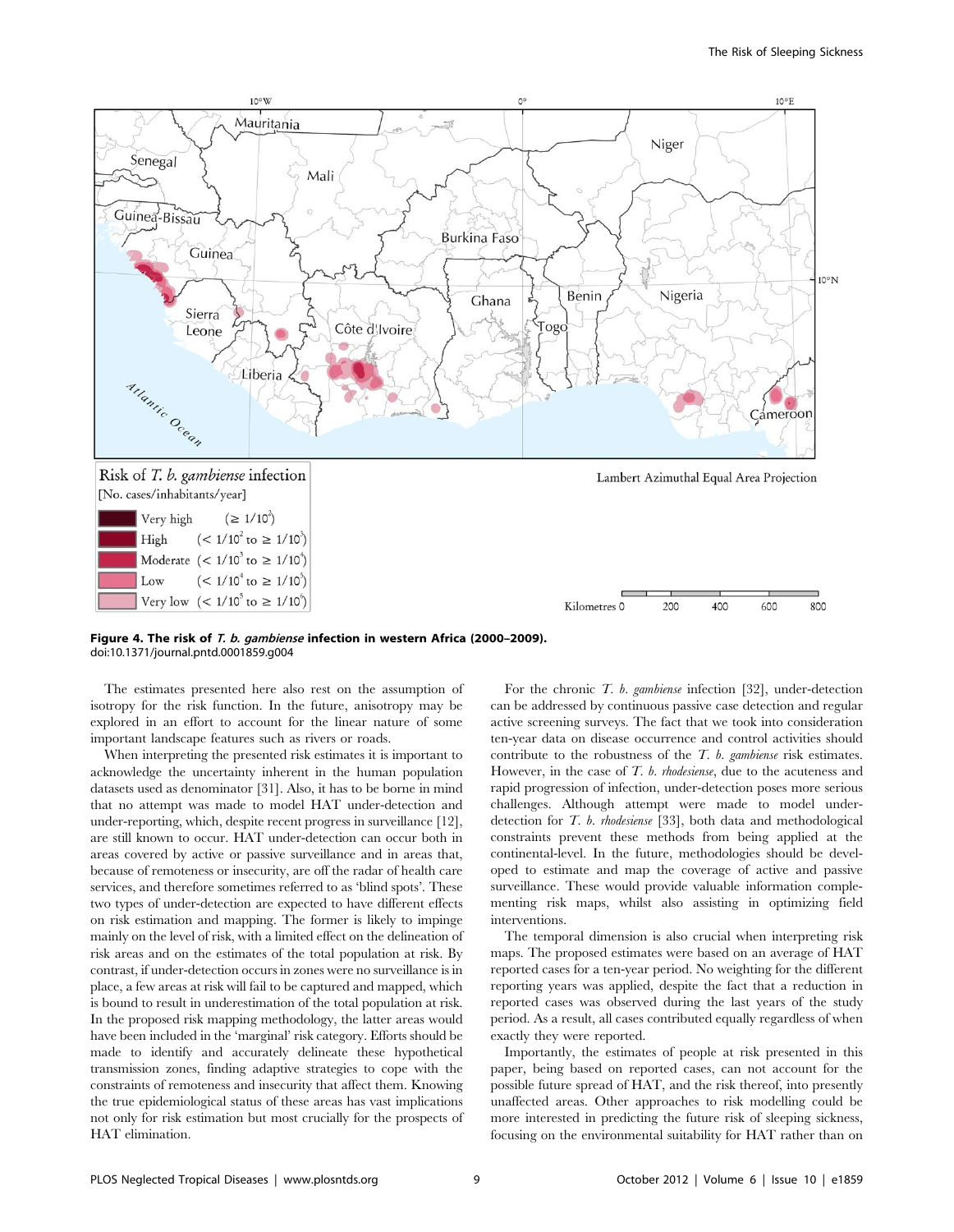



its present occupancy. To this end, the relationships are to be explored between HAT occurrence and a range of factors, including human and livestock population movements [34], environmental, climatic and socio-economic variables, as well as disease and vector control. The potential of this type of models has been investigated in a few local contexts, for example in southeastern Uganda for T. b. rhodesiense [35,36,37,38], and coastal Guinea for T. b. gambiense [25]. Recent attempts have also tried to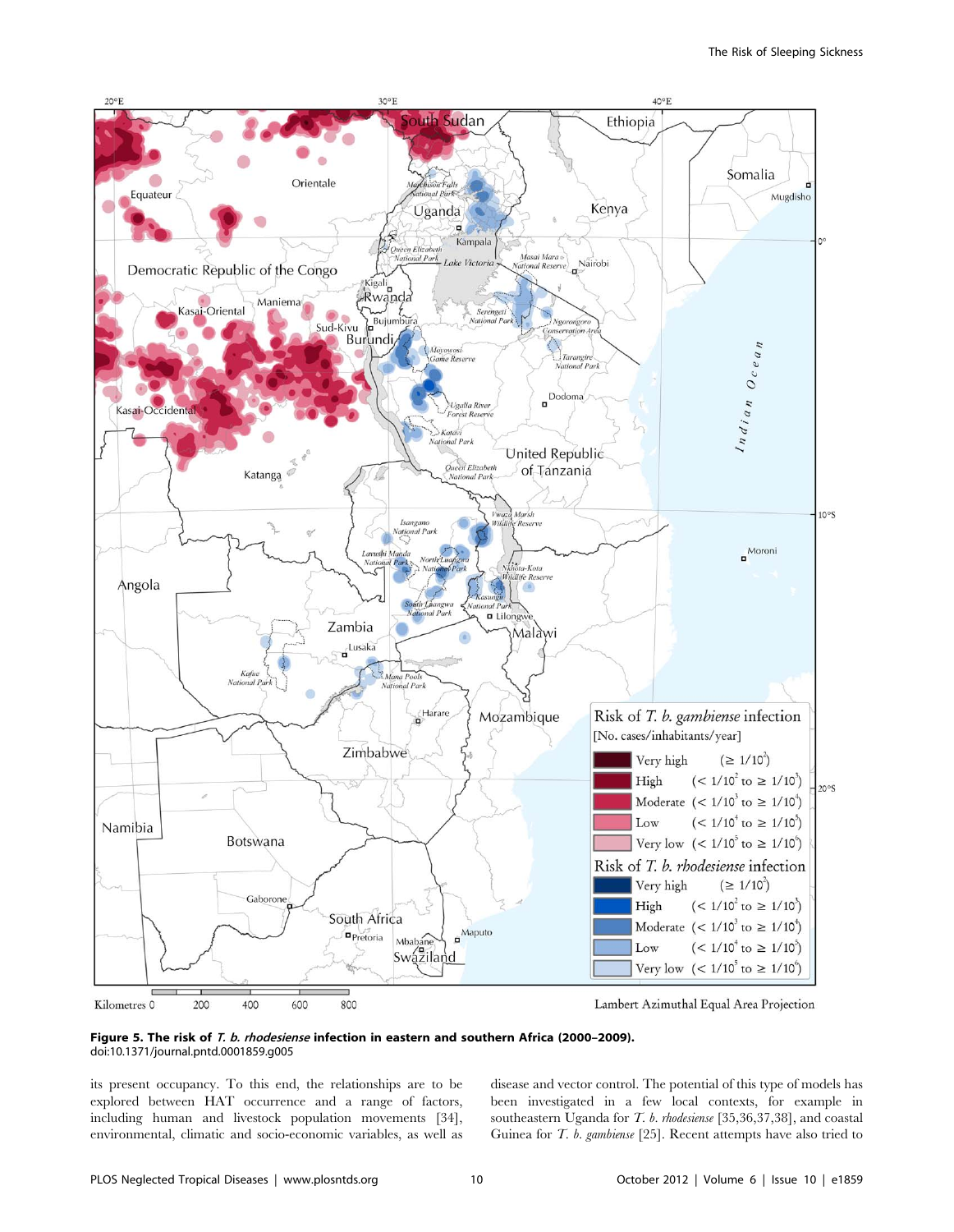be explored for modelling the future risk of HAT [40,41]. The growing range of spatially explicit environmental datasets [42] and increased computational power enable these models to be applied even across large geographical areas. Interpretation of model outputs will probably be the most serious challenge. In fact, incompleteness and biases in the real-world epidemiological records often blur the line between concepts such as the theoretical fundamental niche of a pathogen and its realized niche.

Where estimates of prevalence are available, most notably in T. b. gambiense areas, model-based geostatistics could also be applied, which utilize Bayesian methods of statistical inference and enable rigorous assessment of uncertainty [11]. Their potential for, and applicability to, a low-prevalence, focal disease such as HAT would be interesting to explore.

# Supporting Information

Map S1 Maps of distribution of population at risk of human African trypanosomiasis in 21 disease endemic countries, where any level of risk has been identified during the period 2000–2009. Countries are organized on geographical order, west to east + north to south, and from T.b.gambiense to T.b.rhodesiense endemic countries: Guinea, Sierra Leone, Côte d'Ivoire, Nigeria, Cameroon, Chad, Central African Republic, South Sudan, Equatorial Guinea, Gabon, Congo, The Democratic Republic of the Congo, Angola, Uganda, Kenya, United Republic of Tanzania, Burundi, Zambia, Malawi, Mozambique and Zimbabwe.

# (PDF)

# References

- 1. WHO (1998) Control and surveillance of African trypanosomiasis. Geneva: World Health Organization. Available from: http://whqlibdoc.who.int/trs/ WHO\_TRS\_881.pdf.
- 2. WHO (2002) WHO programme to eliminate sleeping sickness Building a global alliance. Geneva: World Health Organization. Available from: http:// whqlibdoc.who.int/hq/2002/WHO\_CDS\_CSR\_EPH\_2002.13.pdf.
- 3. WHO (2012) Accelerating work to overcome neglected tropical diseases: a roadmap for implementation. Geneva: World Health Organization. Available from: http://whqlibdoc.who.int/hq/2012/WHO\_HTM\_NTD\_2012.1\_eng.pdf.
- 4. Simarro PP, Cecchi G, Paone M, Franco JR, Diarra A, et al. (2010) The Atlas of human African trypanosomiasis: a contribution to global mapping of neglected tropical diseases. Int J Health Geogr 9: 57.
- 5. WHO (1986) Epidemiology and control of African trypanosomiasis. Geneva: World Health Organization. Available from: http://whqlibdoc.who.int/trs/ WHO\_TRS\_739.pdf.
- 6. Simarro PP, Jannin J, Cattand P (2008) Eliminating Human African Trypanosomiasis: Where Do We Stand and What Comes Next. PLoS Med 5: e55.
- 7. Simarro PP, Diarra A, Ruiz Postigo JA, Franco JR, Jannin JG (2011) The Human African Trypanosomiasis Control and Surveillance Programme of the World Health Organization 2000–2009: The Way Forward. PLoS Negl Trop Dis 5: e1007.
- 8. Michael E, Bundy DA, Grenfell BT (1996) Re-assessing the global prevalence and distribution of lymphatic filariasis. Parasitology 112: 409–428.
- 9. Engels D, Chitsulo L, Montresor A, Savioli L (2002) The global epidemiological situation of schistosomiasis and new approaches to control and research. Acta Trop 82: 139–146.
- 10. de Silva NR, Brooker S, Hotez PJ, Montresor A, Engels D, et al. (2003) Soiltransmitted helminth infections: updating the global picture. Trends Parasitol 19: 547–551.
- 11. Hay SI, Guerra CA, Gething PW, Patil AP, Tatem AJ, et al. (2009) A world malaria map: Plasmodium falciparum endemicity in 2007. PLoS Med 6: e1000048.
- 12. Cecchi G, Paone M, Franco JR, Fèvre E, Diarra A, et al. (2009) Towards the Atlas of human African trypanosomiasis. Int J Health Geogr 8: 15.
- 13. Cecchi G, Courtin F, Paone M, Diarra A, Franco JR, et al. (2009) Mapping sleeping sickness in Western Africa in a context of demographic transition and climate change. Parasite 16: 99–106.
- 14. Simarro PP, Cecchi G, Franco JR, Paone M, Fèvre EM, et al. (2011) Risk for human African trypanosomiasis, Central Africa, 2000–2009. Emerg Infect Dis 17: 2322–2324.

# Acknowledgments

The activities described in this paper are an initiative of the Department of Control of Neglected Tropical Diseases - World Health Organization. They were implemented through a technical collaboration between WHO and FAO in the framework of the Programme against African Trypanosomosis (PAAT).

The authors would like to acknowledge all institutions that provided the epidemiological data used as input to this study: the National Sleeping Sickness control Programmes and national health authorities of Angola, Benin, Burkina Faso, Cameroon, Central African Republic, Chad, Congo, Côte d'Ivoire, Democratic Republic of the Congo, Equatorial Guinea, Gabon, Ghana, Guinea, Kenya, Malawi, Mali, Mozambique, Nigeria, Rwanda, Sierra Leone, South Sudan, Togo, Uganda, United Republic of Tanzania, Zambia and Zimbabwe; the NGOs "Médecins sans frontières", Epicentre, Malteser and Merlin; and the Research Institutions ''Institut de Recherche pour le Développement'', "Institut Pierre Richet" (Côte d'Ivoire), "Projets de Recherches Cliniques contre la Trypanosomiase" (Côte d'Ivoire), "Centre International de Recherche-Développement sur l'Élevage en zone Sub-humide" (Burkina Faso), The Centre for Infectious Disease, College of Medicine and Veterinary Medicine, The University of Edinburgh.

The boundaries and names shown and the designations used on the maps presented in this paper do not imply the expression of any opinion whatsoever on the part of WHO and FAO concerning the legal status of any country, territory, city or area or of its authorities, or concerning the delimitation of its frontiers or boundaries.

The views expressed in this paper are those of the authors and do not necessarily reflect the views of WHO and FAO.

#### Author Contributions

Conceived and designed the experiments: PPS GC. Performed the experiments: PPS GC JRF MP. Analyzed the data: PPS GC JRF MP AD JARP. Contributed reagents/materials/analysis tools: PPS GC JRF MP EMF. Wrote the paper: PPS GC JRF MP AD JARP EMF RCM JGJ.

- 15. Simarro PP, Franco JR, Cecchi G, Paone M, Diarra A, et al. (2012) Human African trypanosomiasis in non-endemic countries (2000–2010). J Travel Med 19: 44–53.
- 16. Dobson J, Bright E, Coleman P, Durfee R, Worley B (2000) LandScan: a global population database for estimating populations at risk. Photogramm Eng Remote Sensing 66: 849–857.
- 17. Diggle PJ (1983) Statistical analysis of spatial point patterns. London: Academic Press.
- 18. Pfeiffer DU, Stevenson M, Robinson TP, Stevens KB, Rogers DJ, et al. (2008) Spatial analysis in epidemiology. Oxford: Oxford University Press.
- 19. Gatrell AC, Bailey TC, Diggle PJ, Rowlingson BS (1996) Spatial point pattern analysis and its application in geographical epidemiology. Trans Inst Br Geogr 21: 256–274.
- 20. Silverman BW (1986) Density Estimation for Statistics and Data Analysis. New York: Chapman & Hall.
- 21. Scott DW (1992) Multivariate density estimation: theory, practice, and visualization. New York: Wiley-Interscience.
- 22. Wand MP, Jones MC (1995) Kernel smoothing. London: Chapman & Hall/ CRC.
- 23. Solano P, Kone A, Garcia A, Sane B, Michel V, et al. (2003) [Role of patient travel in transmission of human African trypanosomiasis in a highly endemic area of the Ivory Coast]. Med Trop (Mars) 63: 577–582.
- 24. Courtin F, Jamonneau V, Oke E, Coulibaly B, Oswald Y, et al. (2005) Towards understanding the presence/absence of Human African Trypanosomosis in a focus of Cote d'Ivoire: a spatial analysis of the pathogenic system. Int J Health Geogr 4: 27.
- 25. Courtin F, Jamonneau V, Camara M, Camara O, Coulibaly B, et al. (2010) A geographical approach to identify sleeping sickness risk factors in a mangrove ecosystem. Trop Med Int Health 15: 881–889.
- 26. Kelsall JE, Diggle PJ (1995) Kernel Estimation of Relative Risk. Bernoulli 1: 3– 16.
- 27. Ruiz-Postigo JA, Franco JR, Lado M, Simarro PP (2012) Human african trypanosomiasis in South Sudan: how can we prevent a new epidemic? PLoS Negl Trop Dis 6: e1541.
- 28. Gobbi F, Bisoffi Z (2012) Human African trypanosomiasis in travellers to Kenya. Euro surveill 17: 20109.
- 29. Cecchi G, Paone M, Franco JR, Diarra A, Ruiz Postigo JA, et al. Up-to-date, evidence-based estimates of sleeping sickness risk: a methodology based on Geographic Information Systems; 2011; 31<sup>st</sup> Meeting of the International Scientific Council for Trypanosomiasis Research and Control (ISCTRC).